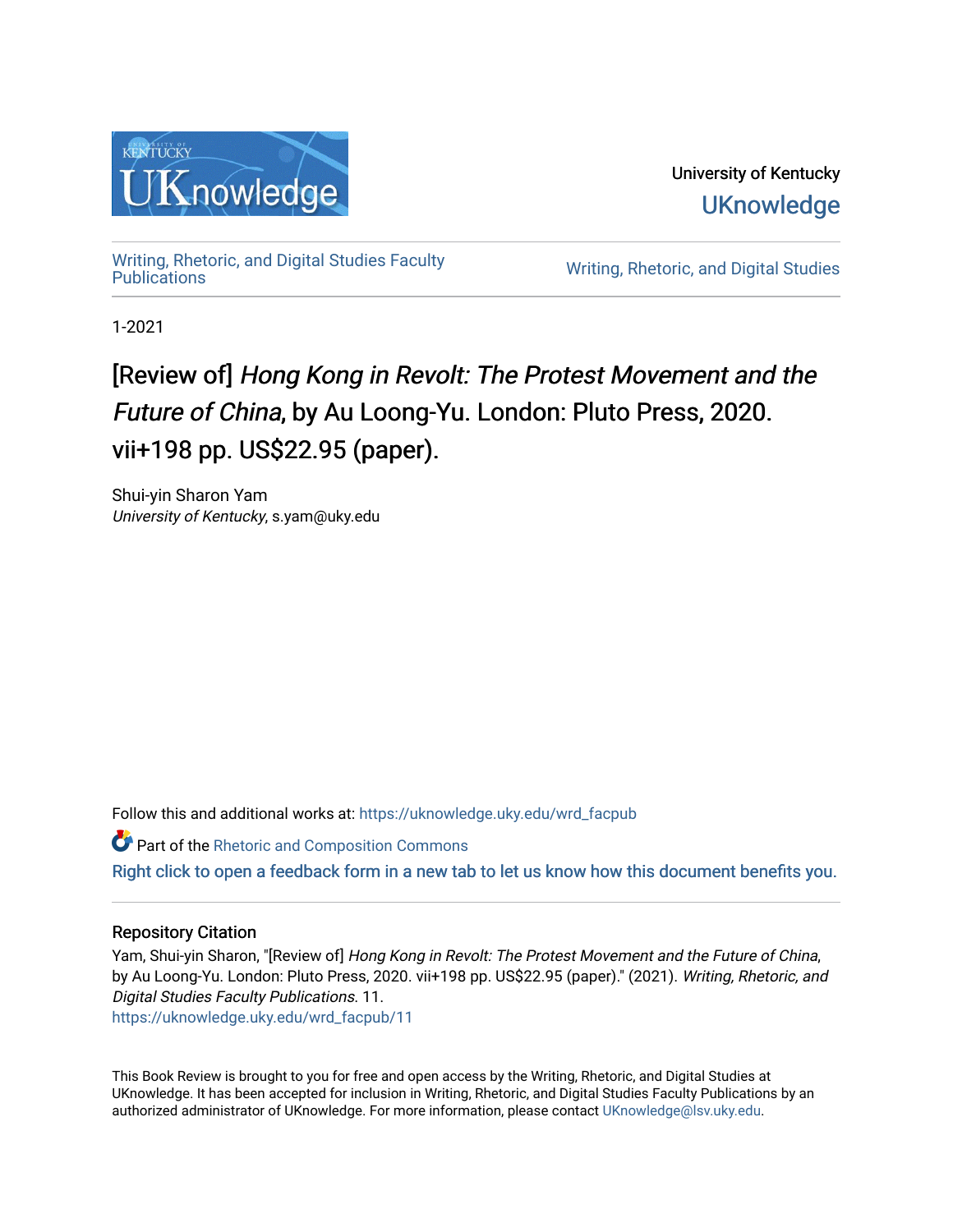## [Review of] Hong Kong in Revolt: The Protest Movement and the Future of China, by Au Loong-Yu. London: Pluto Press, 2020. vii+198 pp. US\$22.95 (paper).

Digital Object Identifier (DOI) https://doi.org/10.1086/711519

### Notes/Citation Information

Published in The China Journal, v. 85.

The copyright holder has granted the permission for posting the book review here.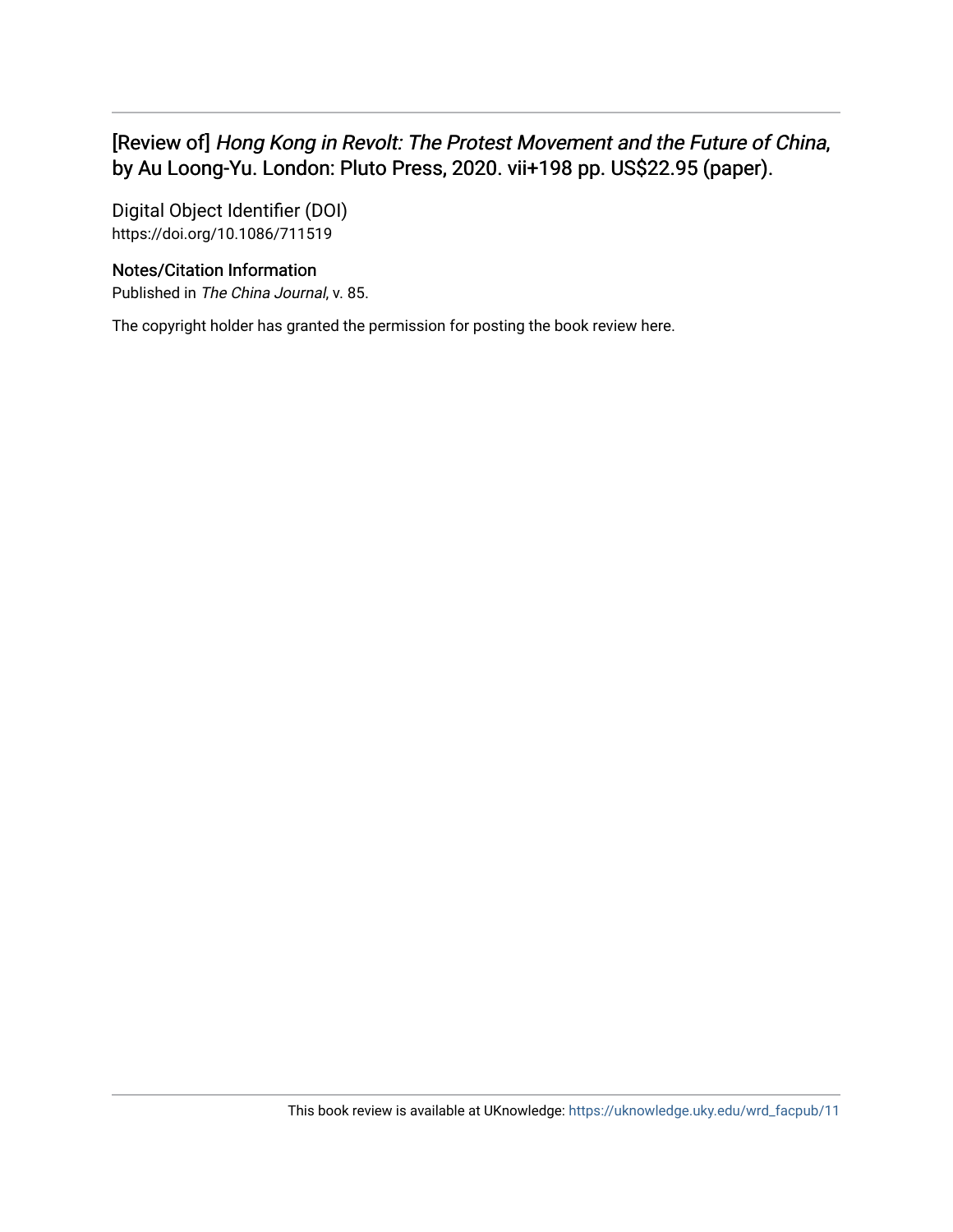Reviews • 245

Hong Kong in Revolt: The Protest Movement and the Future of China, by Au Loong-Yu. London: Pluto Press, 2020. vii+198 pp. US\$22.95 (paper).

Au Loong-Yu's book examines the 2019 Anti-Extradition Movement in Hong Kong. Compared to recent books such as Antony Dapiran's City on Fire: The Fight for Hong Kong and Jeffrey Wasserstrom's Vigil: Hong Kong on the Brink, Au assumes greater background knowledge among his readers. He offers in-depth analysis of the different actors within and outside the movement, contextualizing their respective ideologies and relationships with one another. Au also situates the Hong Kong protest amidst the geopolitical tension between China and the United States. By doing so, he illuminates how Hongkongers' protest tactics and actions are differently interpreted abroad in a transnational context.

The book is organized into five main chapters. The first chapter provides an overview of the 2019 protests, delineating the movement in four different stages from February to December. Au is careful in this chapter to delineate the internal ideological differences among protesters. In particular, he extensively analyzes the people who identified as localists and tended to espouse a xenophobic, anti-Chinese immigrant discourse even prior to the 2019 protests.

Au's analysis of localism continues in chapter 2, "Actors." In this chapter, he categorizes and examines the diverse participants of the movement, which include youths born after 1997, the year Hong Kong was handed over to Chinese sovereignty; the "braves" who clashed on the front line with anti-riot police; union organizers; pan-democrats; localists; mainland Chinese immigrants and students; dissident civil servants; women and ethnic minorities. The chapter highlights the internal complexities and diversity of the movement. For instance, when critiquing the xenophobia and other right-wing tendencies among localists led by Horace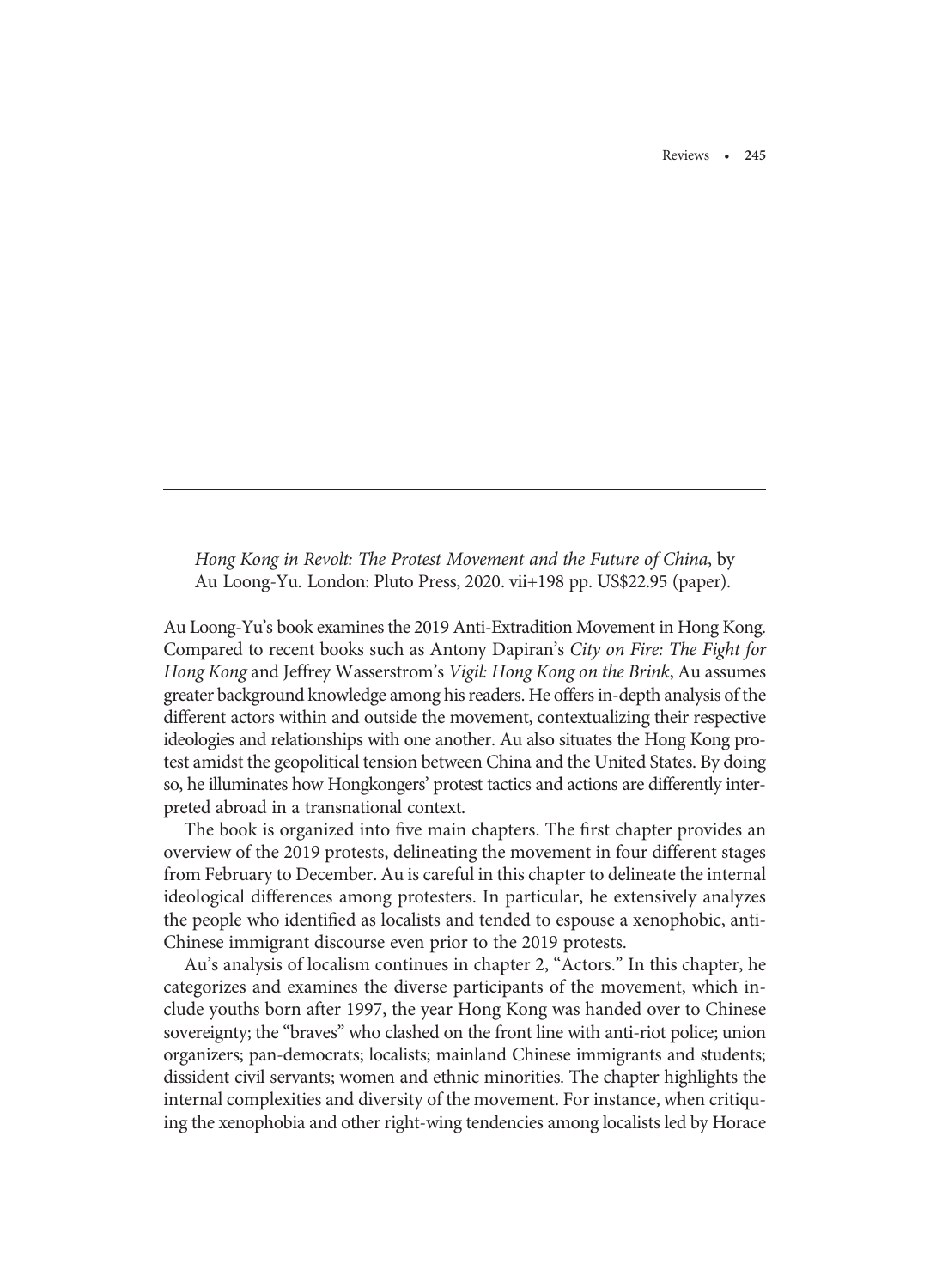#### 246 • THE CHINA JOURNAL, No. 85, January 2021

Chin Wan, Au is careful in pointing out that not all who identify as localists subscribe to the same ideology. By delineating right-wing xenophobic protesters from the rest of the decentralized movement, Au demonstrates that this group is not representative of Hong Kong protesters.

Chapter 3 captures the key protest events in 2019. These include the July 1 Legislative Council occupation, the July 21 Yuen Long mob attack against people who support the protests, the August 5 general strike, and the sieges of two university campuses.

In Chapter 4, Au examines the different political visions and ideologies Hong Kong protesters held. He acknowledges the local contexts, traces how symbols were repurposed, and examines how messages could be interpreted in ways that went against the protesters' intents and values. He turns to examples such as the common use of Pepe the Frog in Hong Kong protests, explaining that in Hong Kong the image does not carry the same alt-right connotations as it does in the United States. Au acknowledges that Hongkongers do not always have the rhetorical knowledge to realize the connotations of their protest performances, specifically how certain symbols—like the American flag—could alienate potential leftist allies abroad.

Since capturing the limelight of international news, the Hong Kong movement has been mobilized by political actors outside of Hong Kong to serve their own purposes. For instance, conservative American lawmakers and politicians who vehemently oppose Black Lives Matter protests in the United States commonly voiced their support for Hong Kong protesters in order to undermine the Chinese government. On the other hand, authoritarian regime apologists have vilified the movement by magnifying the role in it of the right-wing localists. Au's analysis in chapter 4 takes these geopolitical tensions into account but ultimately focuses on the experiences and perspectives of local Hong Kong protesters. This angle highlights the protesters' agency, rather than allowing more powerful actors abroad to appropriate and determine the meaning of the movement.

In chapter 4, Au also illustrates the need for Hong Kong activists to recognize existing social inequalities in their organizing strategies. As a seasoned labor organizer, his analysis is often class driven. For example, focusing on existing economic inequities in Hong Kong, Au critiques the limitations of certain protest tactics, such as blocking public transportation to force people to go on strike. To Au, a tactic like this can backfire because it does not consider that many Hong Kong people cannot afford to skip work, and they were likely to resent protesters who prevent them from getting to work. Au also critiques how protest maxims that call for solidarity can foreclose opportunities for deliberation from within the movement.

The final chapter, "The Dragon, the Goose, and the Coronavirus," is the broadest in scope. Au situates the current crisis in Hong Kong in relation to its colonial history and the geopolitics between the United States and China. Au illuminates